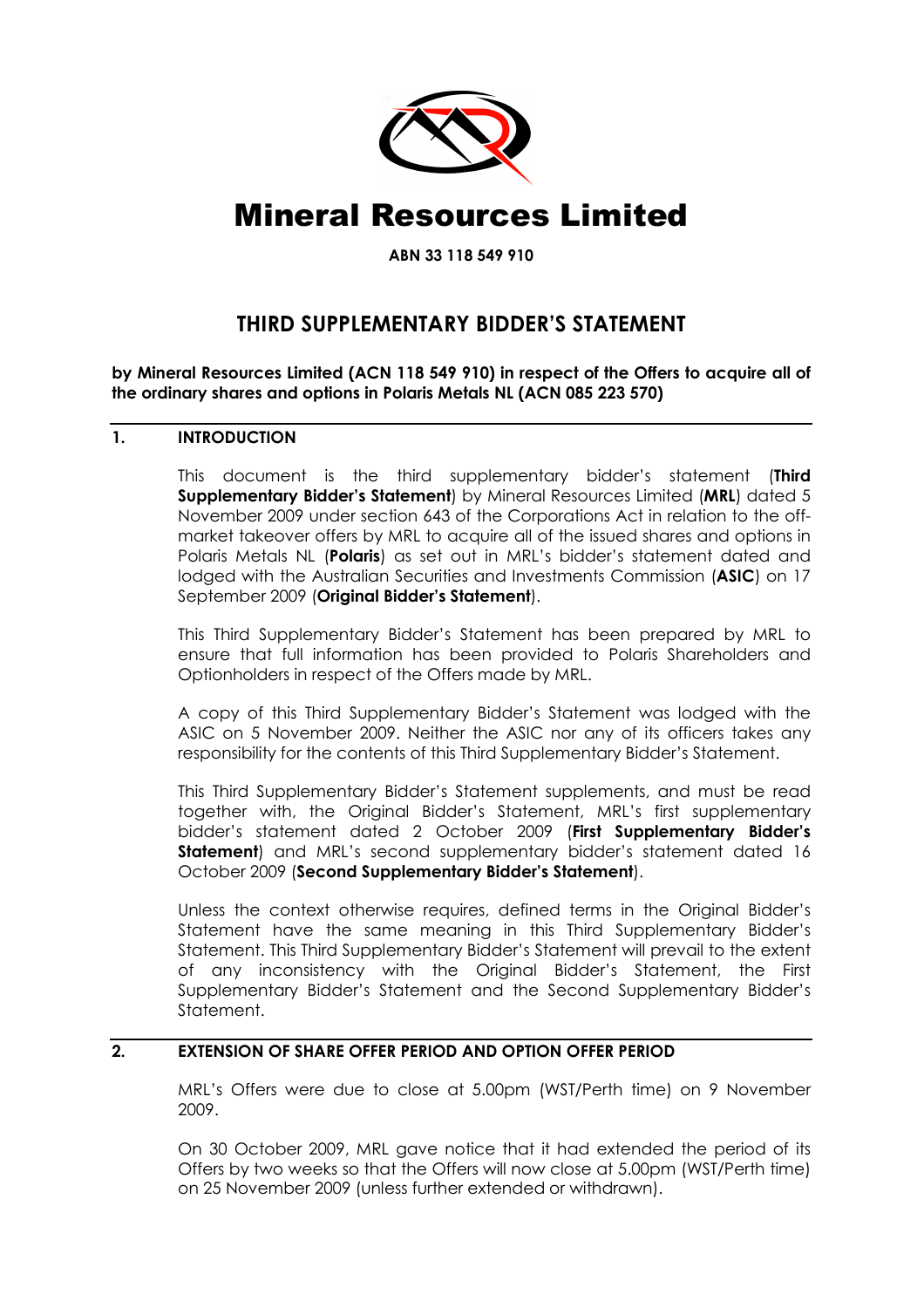

#### 3. CHANGE IN POLARIS BOARD RECOMMENDATION

Polaris announced to the ASX on 19 October 2009 that the Polaris' board considers the value provided by the \$0.70 per share cash bid by Lion-Asia Resources Pte Ltd to be superior to MRL's improved offers as announced to the ASX on 15 October 2009. The Polaris board recommended that Polaris security holders do nothing, and should not accept MRL's Offers, pending the release of Lion-Asia's bidder's statement.

The board of MRL reiterates that MRL's improved Share Offer, unlike Lion-Asia's proposed offer, will provide Polaris shareholders with the opportunity to participate in MRL, a company with a strong reputation and balance sheet, a track record of sustained success across its substantial and profitable portfolio of diverse contracting and commodity processing operations, and a current policy of distributing at least 50% of profits as dividends.

#### 4. AGREEMENT WITH REED RESOURCES

MRL announced to the ASX on 27 October 2009 that it has entered into an agreement with Reed Resources Ltd in relation to the Mt Marion Lithium Project. Under the agreement, MRL will conduct a feasibility study with a view to subsequently building, owning and operating processing facilities, funding development costs and operating open pits at the project.

Subject to a decision to mine and obtaining all necessary approvals, first shipment of product, at a production rate of 17,000 tonnes per month of +6.5% Li2O concentrate, is expected to commence from third quarter 2010. MRL will earn an entitlement to 40% of net profit from operations at the project. Reed Resources retains the right to the remaining 60% of net profit and a right to purchase all Spodumene produced from the project at fair market value.

#### 5. INTENTIONS REGARDING POLARIS' IRON ORE PROJECTS

The Original Bidder's Statement is amended in relation to MRL's intentions for Polaris' iron ore projects as follows:

- (a) In Item 5 of Section 1 on page 4, after the words "The Polaris' Yilgarn Iron Ore Project (**YIOP**) is currently in the development stage and MRL, in the event if acquires more than 50.1% of Polaris' Shares,", the following words are deleted "intends to seek commencement of site works and production within 12 months of the takeover being completed. This is approximately 12 months earlier than forecast by Polaris" and are replaced with the words "intends to assess the scope for fast tracking Polaris' timetable for site works and production"; and
- (b) subclause 6.3(e)(i) on page 27 is amended by deleting ", with total production goals of 3 to 5 million tonnes per annum within 2 years".